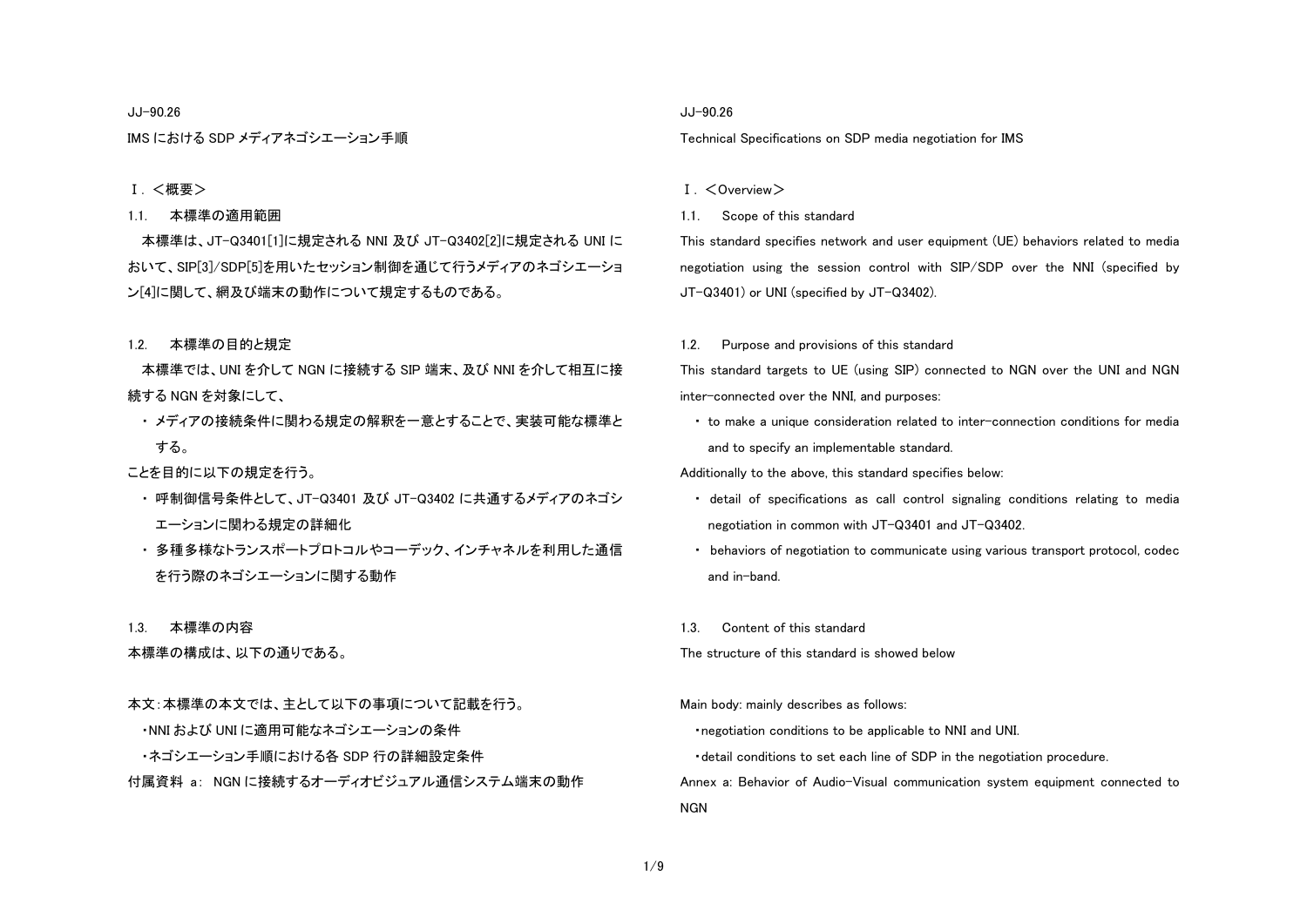付録 i: ネゴシエーションに関わるオプション項目の一覧 付録 ⅱ: ネゴシエーションのシーケンスと SDP の設定例

## 1.4. 用語

本標準に関する用語に関しては、JT-Q3401 及び JT-Q3402 に準拠する。

## Ⅱ.<参考>

1. 国際勧告等の関連

本標準に関する国際勧告はない。

Appendix i: Option item list related to negotiation Appendix ii: Sequence of negotiations and SDP setting examples

#### 1.4. Terminology

The terminology used in this standard conforms to JJ-3401 and JT-Q3402

## Ⅱ.<References>

1. Relation with international standards and national standards

There are no international recommendations relating to this standard.

#### 2. 改版の履歴

| 版数          | 制定日             | 改版内容 |
|-------------|-----------------|------|
| $\vert$ 1.0 | 2013年5月23日 初版制定 |      |

#### 2. Change history

| Version | Date | Outline                            |
|---------|------|------------------------------------|
| 1.0     |      | May 23, 2013   Initial publication |

## 3. 参照文書

## 3.1. 基準参照文書

- 3.1.1. SIP/SDP シグナリング規定文書
- [1] "NGN NNI シグナリングプロファイル プロトコルセット 1(NGN NNI Signalling Profile (Protocol Set 1))", TTC 標準 JT-Q3401 第 4.0 版, 情報通信技術委員 会(The Telecommunication Technology Committee), 2012 年 5 月
- [2] "NGN UNI シグナリングプロファイル プロトコルセット 1(NGN UNI Signalling Profile (Protocol Set 1))", TTC 標準 JT-Q3402 第 2.0 版, 情報通信技術委員 会(The Telecommunication Technology Committee), 2011 年 5 月
- [3] "SIP: セッション開始プロトコル(Session Initiation Protocol)", TTC 標準 JF-IETF-RFC3261 第 1 版, 情報通信技術委員会(The Telecommunication Technology Committee), 2005 年 6 月

### 3. References

- 3.1. Normative References
- 3.1.1. Normative references for SIP/SDP signaling
- [1] "NGN NNI Signalling Profile (Protocol Set 1)", TTC Standard JT-Q3401, Ver. 4.0, The Telecommunication Technology Committee (TTC), May 2012.
- [2] "NGN UNI Signalling Profile (Protocol Set 1)", TTC Standard JT-Q3402, Ver. 2.0, The Telecommunication Technology Committee (TTC), May 2011.
- [3] . "SIP: Session Initiation Protocol", TTC Standard JF-IETF-RFC3261, Ver. 1, The Telecommunication Technology Committee (TTC), June 2005.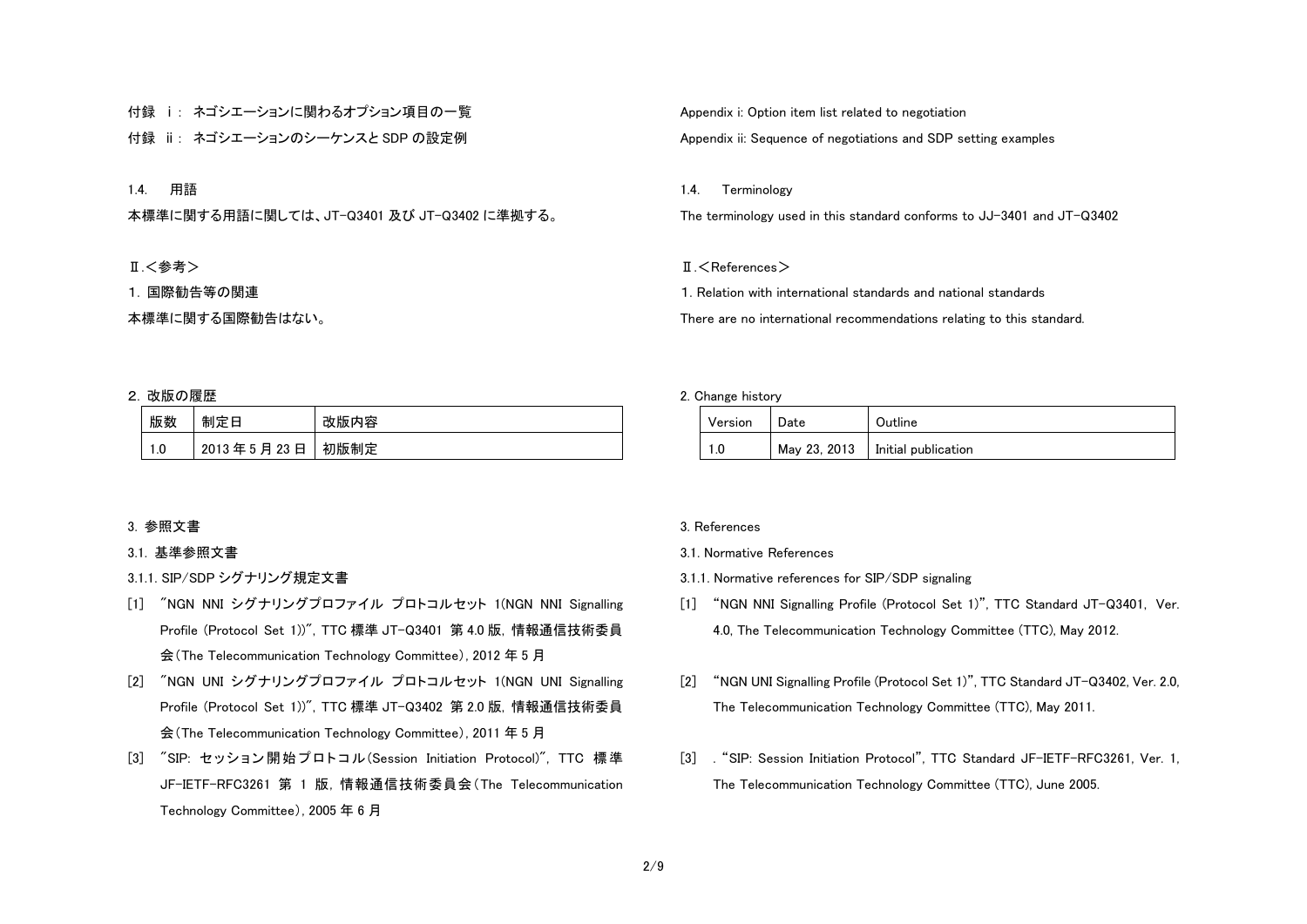- [4] "セッション記述プロトコル(SDP)を使ったオファー/アンサーモデル(An Offer/Answer model with SDP)", TTC 標準 JF-IETF-RFC3264 第 1 版, 情報 通信技術委員会(The Telecommunication Technology Committee), 2005 年 6 月
- [5] "SDP: セッション記述プロトコル(SDP: Session Description Protocol)", TTC 標 準 JF-IETF-RFC4566 第 1.0 版 , 情報通信 技術委員会( The Telecommunication Technology Committee), 2007 年 3 月
- [6] "セッション記述プロトコル(SDP)における TCP ベースのメディアトランスポート (TCP-Based Media Transport in the Session Description Protocol (SDP))", TTC 標 準 JF-IETF-RFC4145 第 1.0 版, 情報通信技術委員会 ( The Telecommunication Technology Committee), 2007 年 3 月
- [7] "SDP のケーパビリティ・ネゴシエーション(Session Description Protocol (SDP) Capability Negotiation)", TTC 標準 JF-IETF-RFC5939 第 1.0 版, 情報通信技術 委員会(The Telecommunication Technology Committee), 2013 年 5 月

## 3.1.2. トランスポート層規定文書

- [8] "RTP: リアルタイムアプリケーションのためのトランスポートプロトコル(RTP: A Transport Protocol for Real-Time Applications)", TTC 標準 JF-IETF-STD64 第 1 版, 情報通信技術委員会(The Telecommunication Technology Committee), 2005 年 5 月
- [9] "最小限の制御による音声とビデオ会議のための RTP プロファイル(RTP Profile for Audio and Video Conferences with Minimal Control)", TTC 標 準 JF-IETF-STD65 第 1 版, 情報通信技術委員会(The Telecommunication Technology Committee), 2005 年 6 月
- [10] "RTCP をベースとしたフィードバックのための拡張 RTP プロファイル (RTP/AVPF)(Extended RTP Profile for Real-time Transport Control Protocol (RTCP)-Based Feedback (RTP/AVPF)", TTC 標準 JF-IETF-RFC4585 第 1.0 版, 情報通信技術委員会(The Telecommunication Technology Committee),
- [4] "An Offer/Answer Model with the Session Description Protocol (SDP)", TTC Standard JF-IETF-RFC3264, Ver. 1, The Telecommunication Technology Committee (TTC), June 2005.
- [5] "SDP: Session Description Protocol", TTC Standard JF-IETF-RFC4566, Ver. 1.0, The Telecommunication Technology Committee (TTC), March 2007.
- [6] "TCP-Based Media Transport in the Session Description Protocol (SDP)", TTC Standard JF-IETF-RFC4145, Ver. 1.0, The Telecommunication Technology Committee (TTC), March 2007.
- [7] "Session Description Protocol (SDP)Capability Negotiation", TTC Standard JF-IETF-RFC5939, Ver. 1.0, The Telecommunication Technology Committee (TTC), 5 2013.

#### 3.1.2. Normative references for transport layer

- [8] "RTP: A Transport Protocol for Real-Time Applications", TTC Standard JF-IETF-STD64, Ver. 1, The Telecommunication Technology Committee (TTC), May 2005.
- [9] "RTP Profile for Audio and Video Conferences with Minimal Control", TTC Standard JF-IETF-RFC65, Ver. 1, The Telecommunication Technology Committee (TTC), July 2005.
- [10] "Extended RTP Profile for Real-time Transport Control Protocol (RTCP)-Based Feedback (RTP/AVPF)", TTC Standard JF-IETF-RFC4585, Ver. 1.0, The Telecommunication Technology Committee (TTC), March 2008.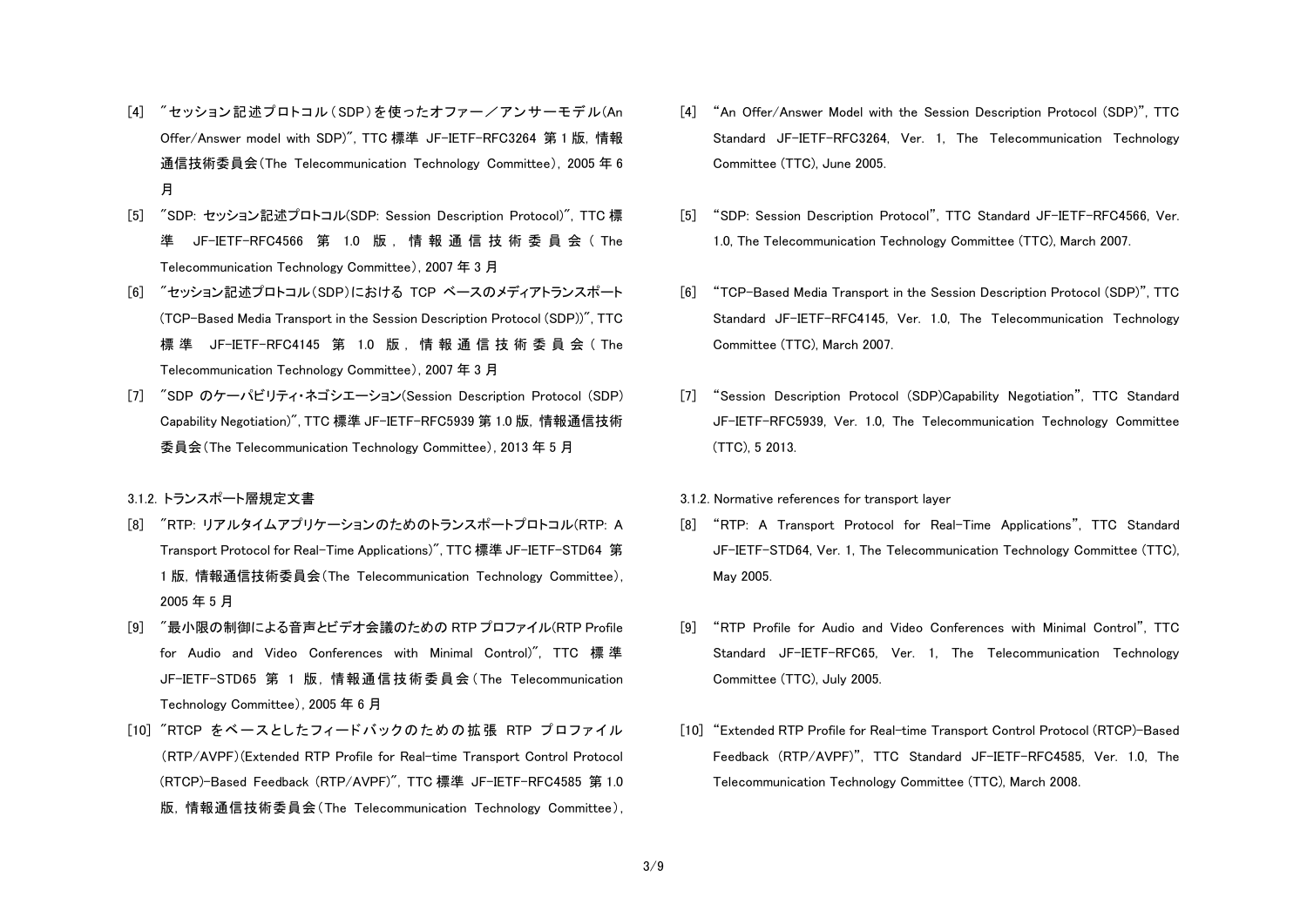2008 年 3 月

[11] "フィードバックを伴う RTP AV プロファイル(AVPF)のコーデック制御メッセージ (Codec Control Messages in the RTP Audio-Visual Profile with Feedback (AVPF)", TTC 標準 JF-IETF-RFC5104 第 1.0 版, 情報通信技術委員会(The Telecommunication Technology Committee), 2008 年 3 月

## 3.1.3. コーデック類規定文書

- [12] "音声周波数帯域信号の PCM 符号化方式(Pulse Code Modulation (PCM) of Voice Frequences)", TTC 標準 JT-G711 第 4 版, 情報通信技術委員会(The Telecommunication Technology Committee), 2005 年 6 月
- [13] "DTMF ディジット、電話トーン、電話信号のための RTP ペイロード(RTP Payload for DTMF Digits, Telephony Tones and Telephony Signals)", TTC 標 準 JF-IETF-RFC4733, 情報通信技術委員会(The Telecommunication Technology Committee), 2009 年 5 月
- [14] "64kbit/s 以下の 7kHz オーディオ符号化方式(7kHz audio-coding within 64kbit/s)", TTC 標準 JT-G722 第 2.2 版, 情報通信技術委員会( The Telecommunication Technology Committee), 2004 年 6 月
- [15] "適応マルチレート広帯域(AMR-WB)方式を用いた16kbit/s程度の広帯域音声 符号化 (Wideband Coding of Speech at around 16kbit/s Using Adaptive Multi-Rate Wideband (AMR-WB)", TTC 標準 JT-G722.2 第 3.3 版, 情報通信技 術委員会(The Telecommunication Technology Committee), 2007 年 5 月
- [16] "AMR 及び AMR-WB の RTP ペイロード形式とファイル形式(RTP Payload Format and File Storage Format for the Adaptive Multi-Rate (AMR) and Adaptive Multi-Rate Wideband (AMR-WB) Audio Codecs)", TTC 標 準 JF-IETF-RFC4867 第 1.0 版, 情報通信技術委員会(The Telecommunication Technology Committee), 2013 年 5 月
- [17] "オーディオビジュアルサービス全般のための高度ビデオ符号化方式 (Advanced Video Coding For Generic Audiovisual Services)", TTC 標 準

[11] "Codec Control Messages in the RTP Audio-Visual Profile with Feedback (AVPF)", TTC Standard JF-IETF-RFC5104, Ver. 1.0, The Telecommunication Technology Committee (TTC), March 2008.

#### 3.1.3 Normative references for codec

- [12] "Pulse Code Modulation (PCM) of Voice Frequencies", TTC Standard JT-G711, Ver. 4, The Telecommunication Technology Committee (TTC), June 2005.
- [13] "RTP Payload for DTMF Digits,Telephony Tones, and Telephony Signals", TTC Standard JF-IETF-RFC4733, The Telecommunication Technology Committee (TTC), May 2009.
- [14] "7 kHz audio-coding within 64 kbit/s", TTC Standard JT-G722, Ver. 2.2, The Telecommunication Technology Committee (TTC), July 2004.
- [15] "WIDEBAND CODING OF SPEECH AT AROUND 16 KBIT/S USING ADAPTIVE MULTI-RATE WIDEBAND (AMR-WB)", TTC Standard JT-G722.2, Ver. 3.3, The Telecommunication Technology Committee (TTC), May 2007.
- [16] "RTP Payload Format and File Storage Format for the Adaptive Multi-Rate (AMR) and Adaptive Multi-Rate Wideband (AMR-WB) Audio Codecs", TTC Standard JF-IETF-RFC4867, Ver. 1.0, The Telecommunication Technology Committee (TTC), May 2013.
- [17] "ADVANCED VIDEO CODING FOR GENERIC AUDIOVISUAL SERVICES", TTC Standard JT-H264, Ver. 3.0, The Telecommunication Technology Committee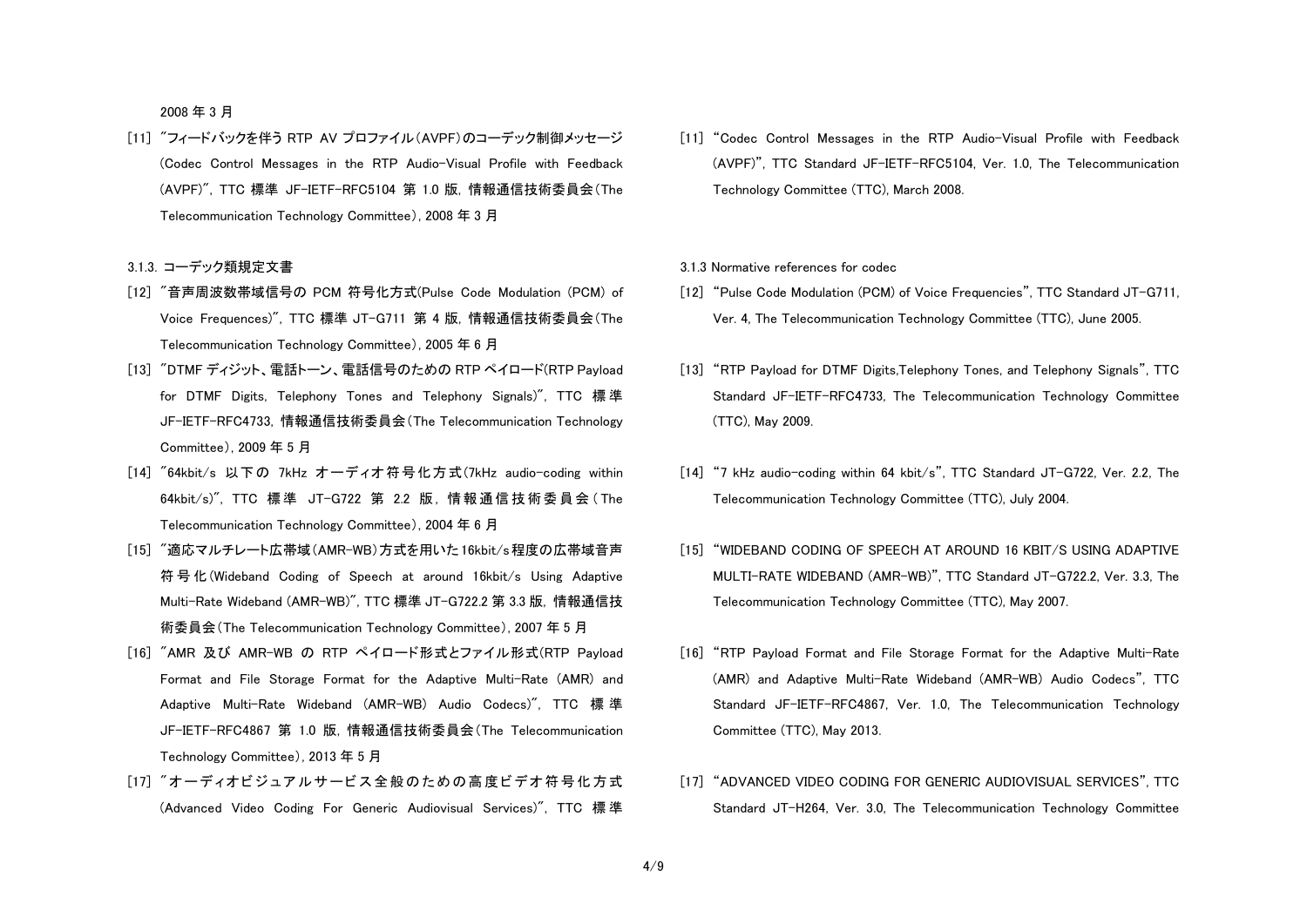JT-H264 第 3.0 版, 情報通信技術委員会(The Telecommunication Technology Committee), 2009 年 5 月

- [18] "JT-H264 ビデオのための RTP ペイロードフォーマット(RTP Payload Format for H.264 Video)", TTC 標準 JF-IETF-RFC3984 第 1.0 版, 情報通信技術委員会 (The Telecommunication Technology Committee), 2009 年 5 月
- [19] "Information technology Coding of audio visual objects Part 2", ISO 標準 ISO14496-2, 2004 年 5 月
- [20] "Information technology Coding of audio visual objects Part 3", ISO 標準 ISO14496-3, 2005 年 12 月
- [21] "MPEG-4 Audio/Visual ストリームの RTP ペイロード形式(RTP Payload Format for MPEG-4 Audio/Visual Streams)", TTC 標準 JF-IETF-RFC3016 第 1.0 版, 情報通信技術委員会(The Telecommunication Technology Committee), 2009 年 5 月
- [22] "A Far End Camera Control Protocol For Video Conferences Using H.224", ITU-T 勧告 H.281, 1994 年 11 月
- [23] "A real time control protocol for simplex applications using the H.221 LSD/HSD/MLP channels", ITU-T 勧告 H.224, 2005 年 1 月
- [24] "H.224 の RTP ペイロード形式の MIME Type", TTC 標準 JF-IETF-RFC4573 第 1.0 版, 情報通信技術委員会(The Telecommunication Technology Committee), 2013 年 5 月

# 4. 標準策定部門

信号制御専門委員会

(TTC), May 2009.

- [18] "RTP Payload Format for JT-H264 Video", TTC Standard JF-IETF-RFC3984, Ver. 1.0, The Telecommunication Technology Committee (TTC), May 2009.
- [19] "Information technology Coding of audio visual objects Part 2", ISO Standard ISO14496-2, May 2004.
- [20] "Information technology Coding of audio visual objects Part 3", ISO Standard ISO14496-3, December 2005.
- [21] "RTP Payload Format for MPEG-4 Audio/Visual Streams", TTC Standard JF-IETF-RFC3016, Ver. 1.0, The Telecommunication Technology Committee (TTC), May 2009.
- [22] "A Far End Camera Control Protocol For Video Conferences Using H.224", ITU-T Recommendation H.281, November 1994.
- [23] "A real time control protocol for simplex applications using the H.221 LSD/HSD/MLP channels", ITU-T Recommendation H.224, January 2005.
- [24] "MIME Type Registration for RTP Payload Format for H.224", TTC Standard JF-IETF-RFC4573, Ver. 1.0, The Telecommunication Technology Committee (TTC), May 2013.

4. Working Group that developed this standard Signaling Working Group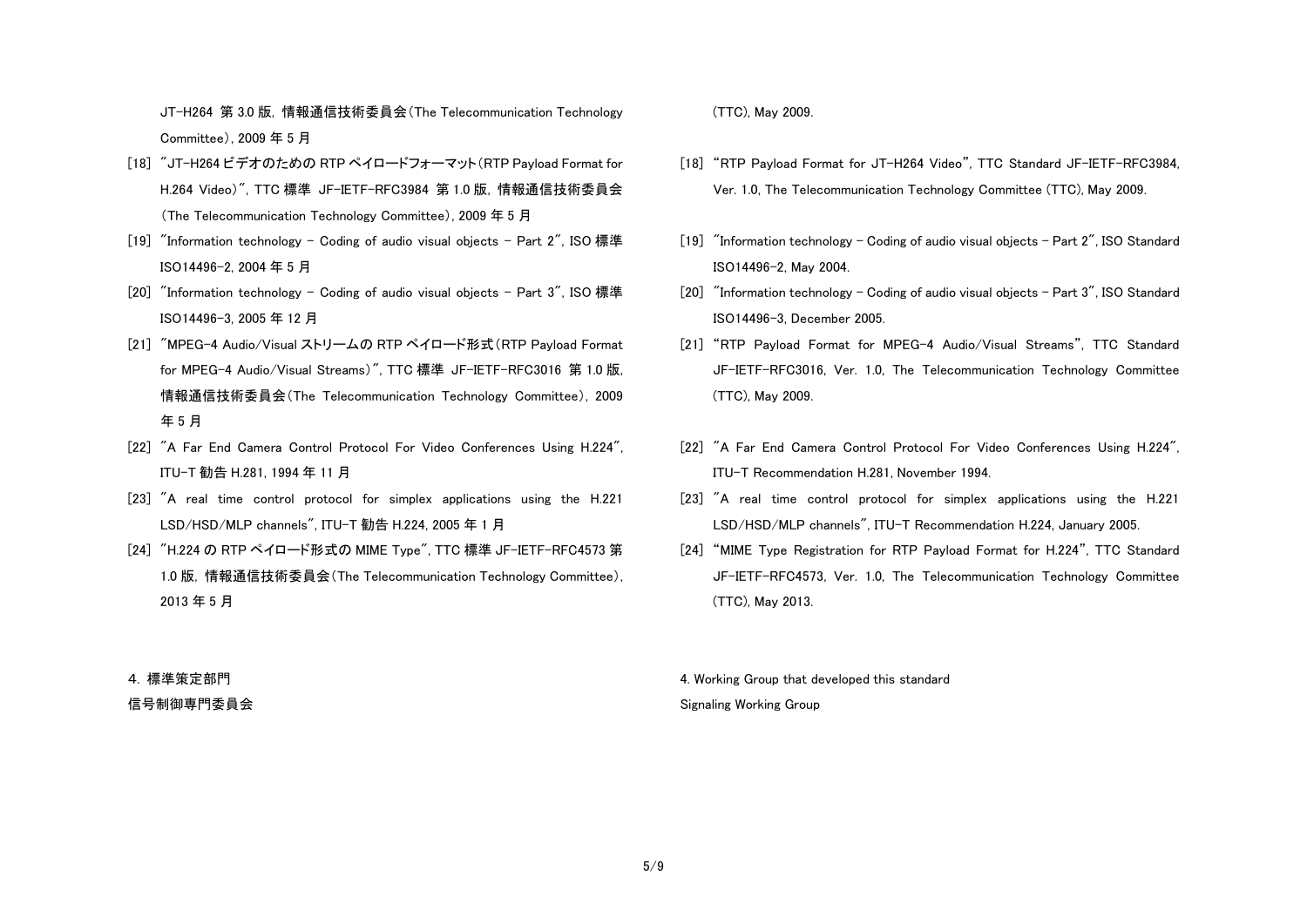Ⅲ.<目次>

<参考>

- 1 概説
- 1.1 本標準の適用範囲
- 1.2 本標準の目的と規定
- 1.3 本標準の内容
- 2 用語
- 3 ネゴシエーションとメディアプロファイル
- 3.1 ネゴシエーションの考え方
- 3.1.1 オファー側
- 3.1.2 アンサー側
- 3.2 メディアプロファイルの考え方
- 3.2.1 共通プロファイル
- 3.2.1.1 NGN 映像共通プロファイル
- 3.2.1.2 NGN 音声共通プロファイル
- 3.2.2 端末固有のプロファイル
- 3.2.3 プロファイルと優先度
- 3.2.3.1 ネットワーク層プロトコルとプロファイル
- 3.2.3.2 トランスポート層プロトコルとプロファイル
- 3.2.3.3 コーデックとプロファイル
- 3.2.3.4 帯域とプロファイル
- 3.2.3.5 コーデックの詳細パラメータとプロファイル
- 4 ネゴシエーション手順
- 4.1 オファー側の条件
- 4.1.1 オファーの設定条件
- 4.1.2 複数プロファイル同時オファーとその制限
- 4.1.2.1 異なる帯域(b=行)
- 4.1.2.2 異なる帯域(帯域の暗黙的指定)
- Ⅲ.<Table of contents> <Reference >
- 1. Overview
- 1.1. Scope of this standard
- 1.2. Purpose and provisions of this standard
- 1.3. Content of this standard
- 2. Terminology
- 3. Negotiation and media profile
- 3.1. Concept of negotiation
- 3.1.1. Offer side
- 3.1.2. Answer side
- 3.2. Concept of media profile
- 3.2.1. Common profile
- 3.2.1.1. NGN common video profile
- 3.2.1.2. NGN common audio profile
- 3.2.2 UE-specific profile
- 3.2.3 Profile and priority
- 3.2.3.1 Network layer protocol and profile
- 3.2.3.2 Transport layer protocol and profile
- 3.2.3.3 Codec and profile
- 3.2.3.4 Bandwidth and profile
- 3.2.3.5 Detail parameters of codec and profile
- 4 Negotiation procedure
- 4.1 Requirements at offer side
- 4.1.1 Setting condition of offer
- 4.1.2 Multiple profile simultaneously offer and restriction
- 4.1.2.1 Different bandwidth ("b=" line)
- 4.1.2.2 Different bandwidth (implicit bandwidth specification)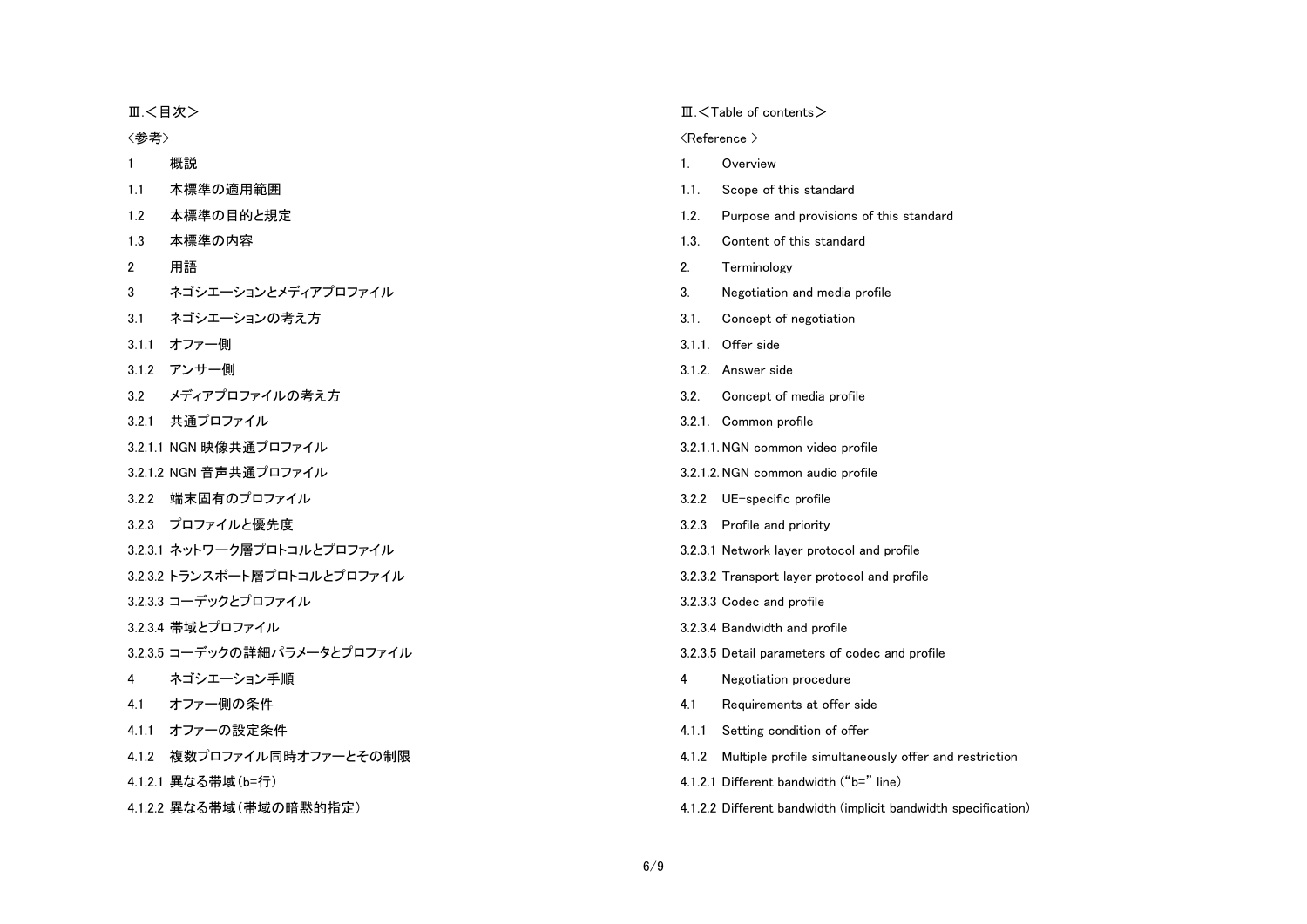4.1.2.3 パケット化周期

4.1.2.4 異なるフレームレート

4.1.2.5 m=行の併記

- 4.2 アンサー側の条件
- 4.2.1 アンサーの設定条件
- 4.2.2 エラー応答の設定条件
- 4.3 オファー側の再発呼(フォールバック)の条件
- 4.3.1 再発呼オファーの設定条件
- 5 SDP 行の設定条件
- 5.1 b=行
- 5.1.1 bwtype
- 5.1.2 非対称の b=行
- 5.1.2.1 レイヤ 3 帯域とコーデック帯域
- 5.2 a=行
- 5.2.1 メディアの方向属性
- 5.2.2 ptime
- 5.2.3 fmtp
- 5.2.4 framerate
- 5.2.4.1 フレーム落ち
- 5.2.5 rtcp-fb
- 5.3 ケーパビリティ・ネゴシエーション
- 6 その他の留意事項
- 6.1 ネゴシエーションの適用範囲
- 6.2 488 応答に設定するメッセージボディ
- 付属資料 a. NGN 映像共通プロファイル
- a.1. 概要
- a.2. NGN 映像共通プロファイル
- a.3. NGN 音声共通プロファイル
- 4.1.2.3 Packetization time 4.1.2.4 Different frame rate 4.1.2.5 "m=" line multiple description 4.2 Requirements at offer side 4.2.1 Setting condition of answer 4.2.2 Setting condition of error response 4.3 Condition of re-attempting at the offer side (fallback) 4.3.1 Setting condition of renegotiating offer 5 Setting requirements of line of SDP 5.1  $h =$ " line 5.1.1 bwtype 5.1.2 Mismatched "b=" line 5.1.2.1 Lyaer 3 bandwidth and codec bandwidth 5.2 "a=" line 5.2.1 Media direction attribute 5.2.2 ptime 5.2.3 fmtp 5.2.4 framerate 5.2.4.1 frame loss 5.2.5 rtcp-fb 5.3 Capability negotiation 6 Other consideration 6.1 Applicable scope of negotiation 6.2 Message body set to the 488 response Annex a. NGN common Video profile a.1. Abstract a.2. NGN common Video profile
- a.3. NGN common Audio profile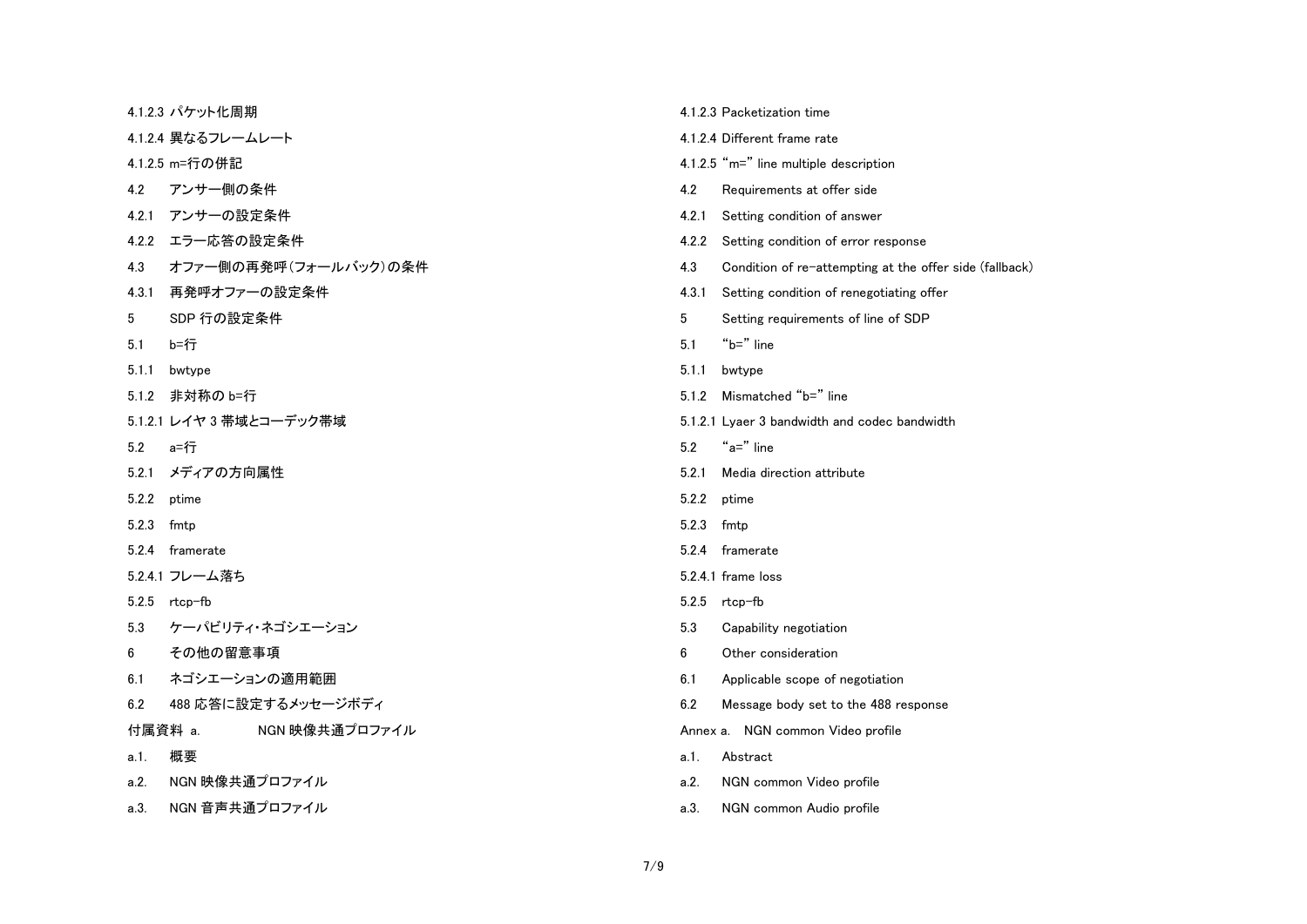| SDP の記述内容とネゴシエーション手順                                                  | SDP description content and negotiation procedure                                      |
|-----------------------------------------------------------------------|----------------------------------------------------------------------------------------|
| a.4.                                                                  | a.4.                                                                                   |
| a.4.1. 映像コーデック                                                        | a.4.1. Video codec                                                                     |
| a.4.1.1. H.264                                                        | a.4.1.1. H.264                                                                         |
| a.4.1.2. MPEG-4 ビデオ                                                   | a.4.1.2. MPEG-4 video                                                                  |
| a.4.2. 音声コーデック                                                        | a.4.2. Audio codec                                                                     |
| a.4.2.1. G.711 µ-law                                                  | a.4.2.1. G.711 $\mu$ -law                                                              |
| a.4.2.2. MPEG-4 AAC-LC                                                | a.4.2.2. MPEG-4 AAC-LC                                                                 |
| RTP/AVPF 使用時の RTCP フィードバック制御                                          | RTCP feedback control using RTP/AVPF                                                   |
| a.5.                                                                  | a.5.                                                                                   |
| 付録 i. オプション項目表                                                        | Appendix i. Option item table                                                          |
| 概要                                                                    | i.1.                                                                                   |
| i.1.                                                                  | Abstract                                                                               |
| オプション項目の抽出ポリシー                                                        | i.2.                                                                                   |
| i.2.                                                                  | Extracting policy of option item table                                                 |
| オプション項目表のフォーマット                                                       | i.3.                                                                                   |
| i.3.                                                                  | Format of option item table                                                            |
| オプション項目表                                                              | Option item table                                                                      |
| i.4.                                                                  | i.4.                                                                                   |
| 付録 ii.メッセージ例                                                          | Appendix ii.<br>Message examples                                                       |
| 複数プロファイル同時オファー(単一 m=行)                                                | Multiple profile simultaneously offer (single "m=" line)                               |
| ii.1.                                                                 | ii.1.                                                                                  |
| 端末固有プロファイル(AAC-LC)を選択【単一 m=行】                                         | Selecting UE-specific profile (AAC-LC) [single "m=" line]                              |
| ii.1.1.                                                               | ii.1.1.                                                                                |
| 共通プロファイル Audio-STD(G.711µ-law)を選択【単一 m=行】                             | Selecting common profile: Audio-STD (G.711 µ-law) [single "m=" line]                   |
| ii.1.2.                                                               | ii.1.2.                                                                                |
| 端末固有プロファイル(G.722・telephone-event)を選択【単一 m=行】                          | Selecting UE-specific profile (G.722, telephone-event) [single "m=" line]              |
| ii.1.3.                                                               | ii.1.3.                                                                                |
| 共通プロファイル Audio-STD (G.711 µ -law telephone-event)を選択【単一 m=<br>ii.1.4. | ii.1.4. Selecting common profile: Audio-STD $(G.711 \mu$ -law telephone-event) (single |
| 行】                                                                    | $m="$ line]                                                                            |
| 単一プロファイルオファー(複数 m=行)                                                  | Single profile offer (multiple "m=" line)                                              |
| ii.2.                                                                 | ii.2.                                                                                  |
| 共通プロファイル Common-Mini(MPEG4 + G.711 μ –law)【複数 m=行】                    | Common profile: Common-Mini (MPEG4 + G.711 $\mu$ -law) [multiple "m=" line]            |
| ii.2.1.                                                               | ii.2.1.                                                                                |
| ii.2.2.                                                               | Common profile: Common-SD (MPEG4 + G.711 $\mu$ -law) [multiple "m=" line]              |
| 共通プロファイル Common-SD(MPEG4 + G.711 μ –law)【複数 m=行】                      | ii.2.2.                                                                                |
| 共通プロファイル Common-HD (H.264 + AAC-LC)【複数 m=行】                           | Common profile: Common-HD (H.264 + AAC-LC) [multiple "m=" line]                        |
| ii.2.3.                                                               | ii.2.3.                                                                                |
| 複数プロファイル同時オファー(複数 m=行)                                                | Multiple profile simultaneously offer (multiple "m=" line)                             |
| ii.3.                                                                 | ii.3.                                                                                  |
| 端末固有プロファイル(G.722 + MPEG4)を選択【複数 m=行】                                  | Selecting UE-specific profile (G.722 + MPEG4) [multiple "m=" line]                     |
| ii.3.1.                                                               | ii.3.1.                                                                                |
| 端末固有プロファイル(低フレームレート)を選択【複数 m=行】                                       | Selecting UE-specific profile (low frame rate) [multiple "m=" line]                    |
| ii.3.2.                                                               | ii.3.2.                                                                                |
| 再発呼                                                                   | ii.4.                                                                                  |
| ii.4.                                                                 | Re-attempting                                                                          |